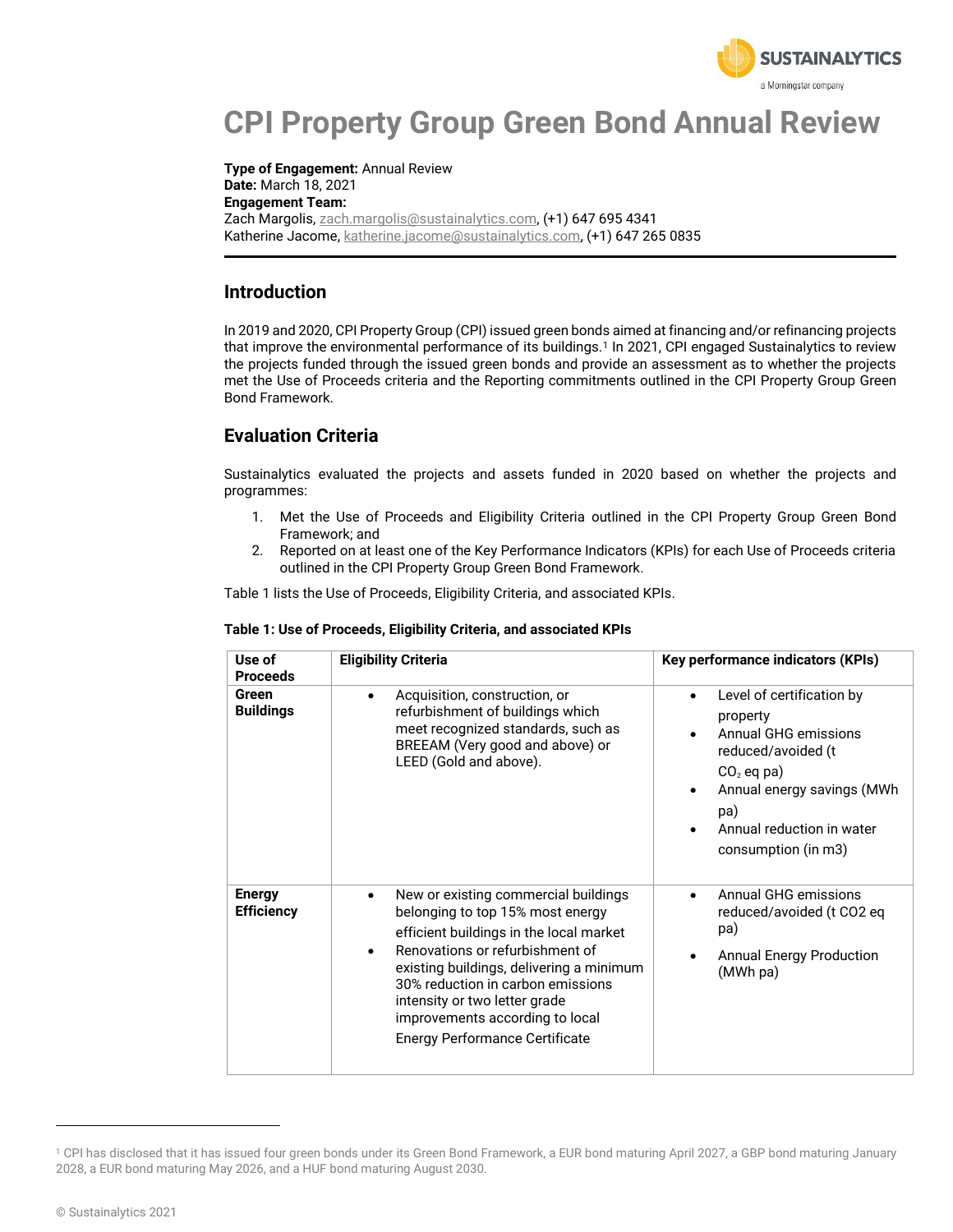

| Renewable<br><b>Energy</b>                                                                                 | Installation of photovoltaic solar<br>Dedicated support infrastructure for<br>photovoltaic solar across building<br>management systems                                                                                                                                                                                                                                                                                                                                | Annual GHG emissions<br>reduced/avoided (t CO2 eq<br>pa)<br><b>Annual Energy Production</b><br>(MWh pa)                                                                                                             |
|------------------------------------------------------------------------------------------------------------|-----------------------------------------------------------------------------------------------------------------------------------------------------------------------------------------------------------------------------------------------------------------------------------------------------------------------------------------------------------------------------------------------------------------------------------------------------------------------|---------------------------------------------------------------------------------------------------------------------------------------------------------------------------------------------------------------------|
| <b>Sustainable</b><br><b>Management</b><br>of Living<br><b>Natural</b><br><b>Resources</b><br>and Land Use | Promotion of ecological value,<br>$\bullet$<br>biodiversity and organic agriculture<br>such as:<br>Farmland certified against EU<br>standards on organic<br>farming production<br>Installation of green roof gardens<br>٠<br>Facility and infrastructure new build or<br>$\bullet$<br>upgrades that contribute to the<br>protection of living natural resources,<br>including for instance beehive rooftop<br>installations and artificial nesting sites<br>for birds | <b>Estimated land area with</b><br>$\bullet$<br>biodiversity management<br>Quality enhancement of soil<br>and/or land and/or water<br>through management<br>practices associated with<br>land use specific projects |

## **Issuing Entity's Responsibility**

CPI is responsible for providing accurate information and documentation relating to the details of the projects that have been funded, including description of projects, amounts allocated, and project impact.

### **Independence and Quality Control**

Sustainalytics, a leading provider of ESG and corporate governance research and ratings to investors, conducted the verification of CPI's Green Bond Use of Proceeds. The work undertaken as part of this engagement included collection of documentation from CPI employees and review of documentation to confirm the conformance with the CPI Property Group Green Bond Framework.

Sustainalytics has relied on the information and the facts presented by CPI with respect to the Nominated Projects. Sustainalytics is not responsible nor shall it be held liable if any of the opinions, findings, or conclusions it has set forth herein are not correct due to incorrect or incomplete data provided by CPI.

Sustainalytics made all efforts to ensure the highest quality and rigor during its assessment process and enlisted its Sustainability Bonds Review Committee to provide oversight over the assessment of the review.

### **Conclusion**

Based on the limited assurance procedures conducted,<sup>2</sup> nothing has come to Sustainalytics' attention that causes us to believe that, in all material respects, the reviewed bond projects, funded through proceeds of CPI's Green Bonds, are not in conformance with the Use of Proceeds and Reporting Criteria outlined in the CPI Property Group Green Bond Framework. CPI has disclosed to Sustainalytics that the proceeds of the green bonds are fully allocated as of December 31, 2020.

<sup>&</sup>lt;sup>2</sup> Sustainalytics limited assurance process includes reviewing the documentation relating to the details of the projects that have been funded, including description of projects, estimated and realized costs of projects, and project impact, which were provided by the Issuer. The Issuer is responsible for providing accurate information. Sustainalytics has not conducted on-site visits to projects.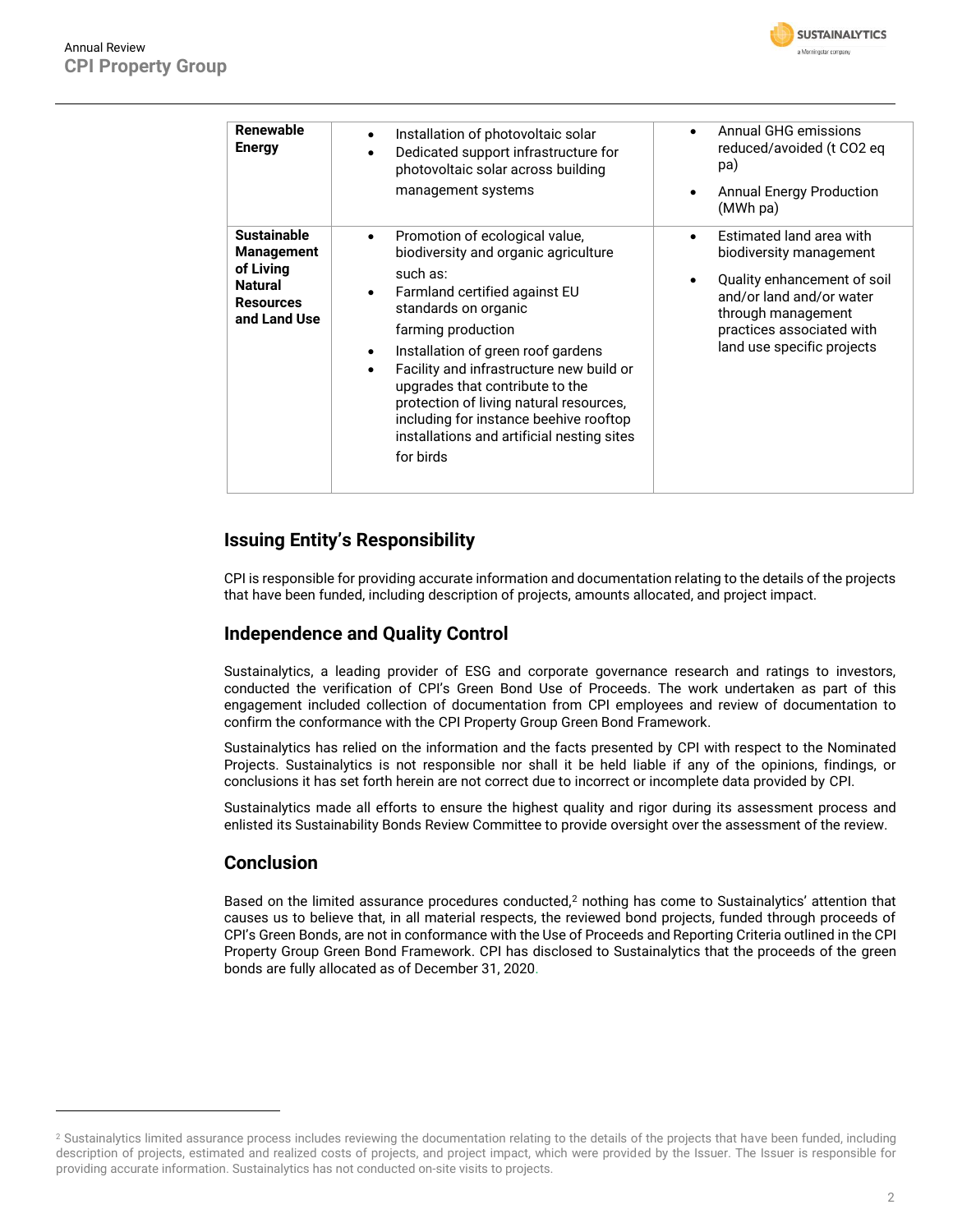

# **Detailed Findings**

#### **Table 3: Detailed Findings**

| <b>Eligibility</b><br><b>Criteria</b>        | <b>Procedure Performed</b>                                                                                                                                                                                                                                                                      | <b>Factual Findings</b>                                                                   | <b>Error</b> or<br><b>Exceptions</b><br><b>Identified</b> |
|----------------------------------------------|-------------------------------------------------------------------------------------------------------------------------------------------------------------------------------------------------------------------------------------------------------------------------------------------------|-------------------------------------------------------------------------------------------|-----------------------------------------------------------|
| Use of<br><b>Proceeds</b><br><b>Criteria</b> | Verification of the projects financed by the<br>green bond portfolio to determine if<br>projects aligned with the Use of Proceeds<br>Criteria outlined in the CPI Group Green<br>Bond Framework and above in Table 1.                                                                           | All projects reviewed<br>complied with the Use<br>of Proceeds criteria.                   | None                                                      |
| Reporting<br><b>Criteria</b>                 | Verification of the projects financed by the<br>green bond portfolio to determine if impact<br>of projects was reported in line with the<br>KPIs outlined in the CPI Property Group<br>Green Bond Framework and above in Table<br>1. For a list of KPIs reported please refer to<br>Appendix 1. | All projects reviewed<br>reported on at least one<br>KPI per Use of Proceeds<br>criteria. | None                                                      |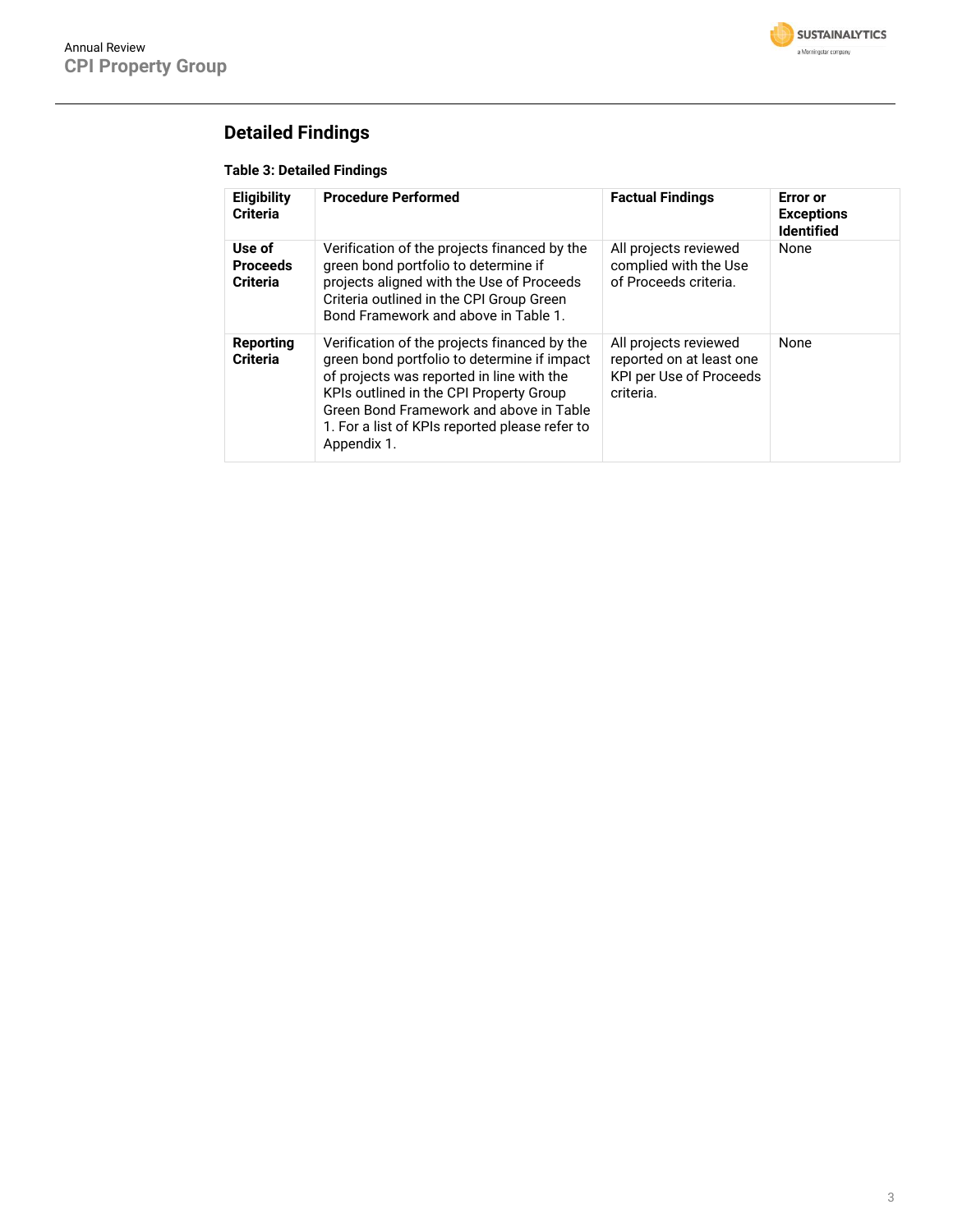

# **Appendix**

# **Appendix 1: Impact Reporting by Eligibility Criteria**

| Use of Proceeds<br><b>Category</b>                                                                             | <b>Environmental Impact Reported</b><br>by Eligibility Criteria                                                                                                                                                                                                                                                                              | <b>Net Bond Proceeds Allocation (EUR</b><br><b>Millions)</b> |
|----------------------------------------------------------------------------------------------------------------|----------------------------------------------------------------------------------------------------------------------------------------------------------------------------------------------------------------------------------------------------------------------------------------------------------------------------------------------|--------------------------------------------------------------|
|                                                                                                                |                                                                                                                                                                                                                                                                                                                                              |                                                              |
| <b>Green Buildings</b>                                                                                         | Between 2019 and 2020 CPI<br>had 17 BREEAM Very Good, 2<br><b>BREEAM Excellent, 2 LEED</b><br>Platinum, and 2 LEED Gold<br>buildings certified. These<br>improvements resulted in<br>11,383.8 t $CO2$ eq pa annual<br>GHG emissions avoided,<br>16,617.1 MWh pa in annual<br>energy savings and<br>68,033.0 m3 in annual water<br>reduction. | 1,708.140                                                    |
| <b>Energy Efficiency</b>                                                                                       | Energy efficiency projects<br>between 2017 and 2020<br>resulted in 766.2 t CO2 eq pa<br>annual GHG emissions<br>reduced/avoided and 1,083.2<br>MWh pa in annual energy<br>production, representing a 13%<br>efficiency increase relative to<br>the baseline.                                                                                 | 141.400                                                      |
| Renewable<br><b>Energy</b>                                                                                     | Renewable energy projects in<br>2017 resulted in 2,486.0 t CO2<br>eq pa annual GHG emissions<br>reduced/avoided and 4,883.0<br>MWh pa annual energy<br>production.                                                                                                                                                                           | 5.655                                                        |
| <b>Sustainable</b><br><b>Management of</b><br><b>Living Natural</b><br><b>Resources and</b><br><b>Land Use</b> | Sustainable management and<br>land use projects resulted in an<br>estimated 16,230.8 ha land area<br>with biodiversity management<br>and quality enhancements of<br>soil and land such as 16,392.5<br>ha grassland area and 45,553.0<br>tonnes fertilizing and/or<br>composting.                                                             | 102.479                                                      |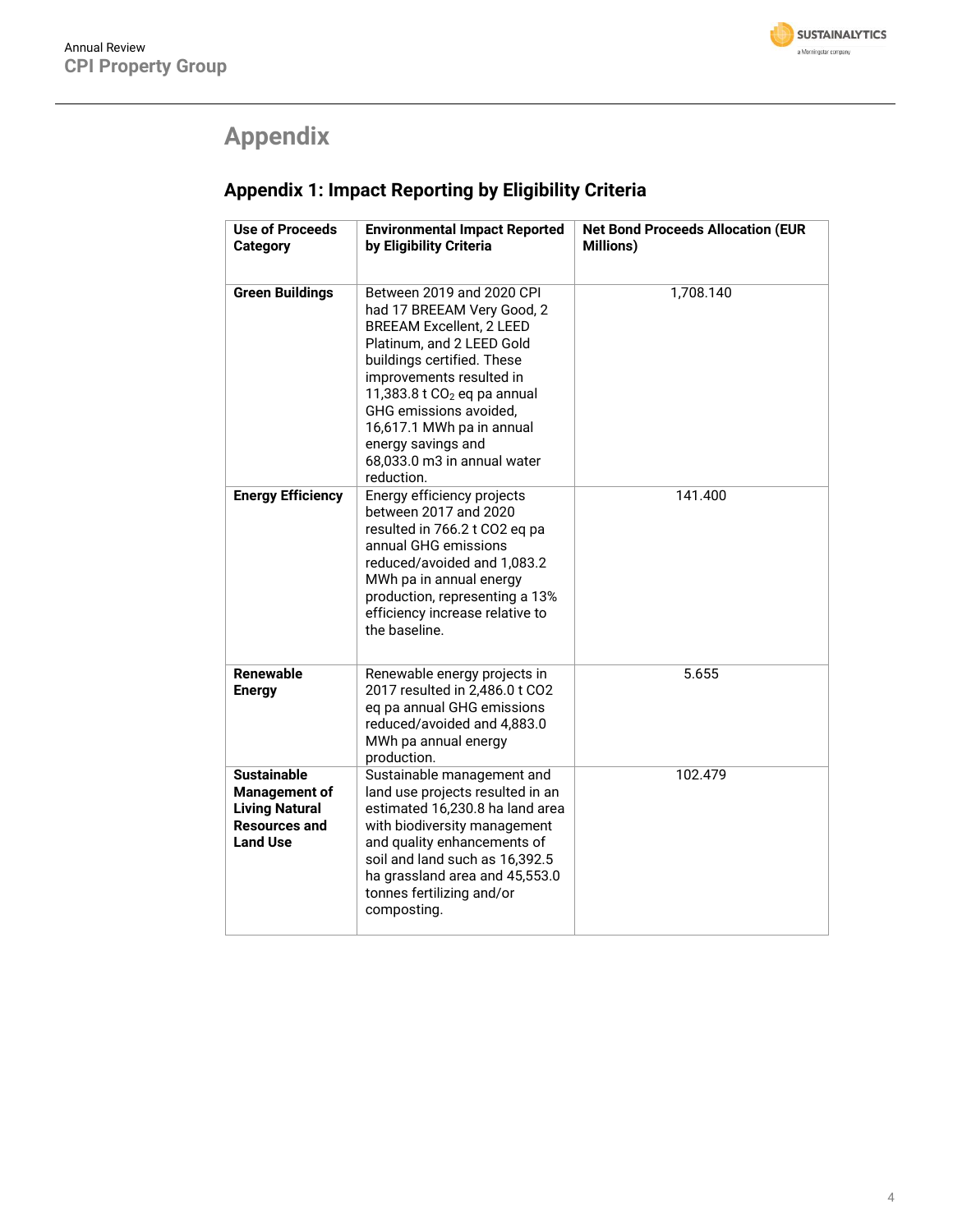

## **Disclaimer**

#### **Copyright ©2021 Sustainalytics. All rights reserved.**

The information, methodologies and opinions contained or reflected herein are proprietary of Sustainalytics and/or its third party suppliers (Third Party Data), and may be made available to third parties only in the form and format disclosed by Sustainalytics, or provided that appropriate citation and acknowledgement is ensured. They are provided for informational purposes only and (1) do not constitute an endorsement of any product or project; (2) do not constitute investment advice, financial advice or a prospectus; (3) cannot be interpreted as an offer or indication to buy or sell securities, to select a project or make any kind of business transactions; (4) do not represent an assessment of the issuer's economic performance, financial obligations nor of its creditworthiness; and/or (5) have not and cannot be incorporated into any offering disclosure.

These are based on information made available by the issuer and therefore are not warranted as to their merchantability, completeness, accuracy, up-to-dateness or fitness for a particular purpose. The information and data are provided "as is" and reflect Sustainalytics' opinion at the date of their elaboration and publication. Sustainalytics accepts no liability for damage arising from the use of the information, data or opinions contained herein, in any manner whatsoever, except where explicitly required by law. Any reference to third party names or Third Party Data is for appropriate acknowledgement of their ownership and does not constitute a sponsorship or endorsement by such owner. A list of our third-party data providers and their respective terms of use is available on our website. For more information, visit [http://www.sustainalytics.com/legal-disclaimers.](http://www.sustainalytics.com/legal-disclaimers)

The issuer is fully responsible for certifying and ensuring the compliance with its commitments, for their implementation and monitoring.

In case of discrepancies between the English language and translated versions, the English language version shall prevail.